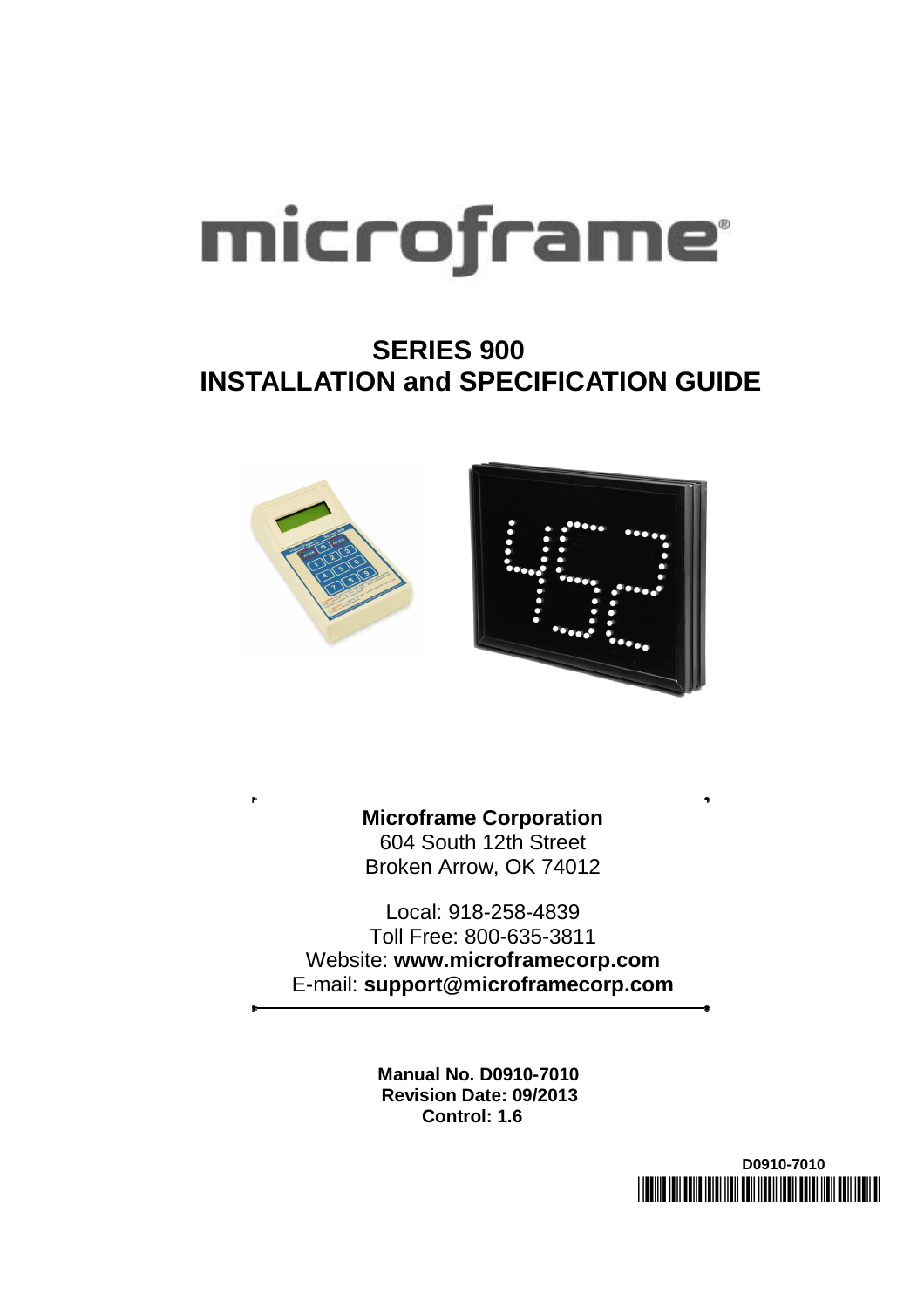### **Limited Warranty Agreement**

Your Microframe System is warranted against failure due to defects in workmanship or material for a period of one (1) year from the date of purchase. Microframe Corporation will repair or replace any defective unit. Obvious abuse or mishandling of the unit is NOT covered by this warranty.

### **Merchandise Return**

If your Unit does not work satisfactorily, please give us a call. We may be able to clear up the problem by phone. If it becomes necessary to return your Unit to the factory, please observe the following:

- 1. Call Microframe for an RMA number. This will authorize you to return the unit.
- 2. Place Unit in a sturdy box with sufficient packing material.

3. If requested, include the AC power adapter. It is not necessary to return the cable and connectors unless they are the problem.

4. Return the system insured and prepaid. Microframe is not responsible for shipping damages and losses on returned Units.

### **Warranty Service**

For warranty service, please contact Microframe toll-free at 800-635-3811. One of our technicians will be glad to assist you.

### **Assistance**

For any product assistance or maintenance help, contact Microframe by either calling 800-635-3811 or e-mailing us at: support@microframecorp.com.

### **Safety**

Do not install substitute parts or perform any modification to the product without first contacting Microframe.

### **Disclaimer**

We constantly strive to improve our products. Specifications are subject to change without notice.

### **Warning**

All power adapters, line cords, and electrical equipment should be kept out of the reach of children and away from water. (If you are installing cable in an air plenum area, such as a drop ceiling used for air return, you must use plenum-rated cable. The cable supplied from Microframe is rated CL2 and is approved for indoor installation everywhere except plenum areas.)

### **Life Support Policy**

Microframe's products are not authorized for use as components in life support devices or systems without the express written approval of the President of Microframe Corporation. As used herein:

1. Life support devices or systems are defined as systems which support or sustain life, and whose failure to perform when properly used in accordance with instructions for use provided in the labeling, can be reasonably expected to result in a significant injury to the user or any one depending on the system.

2. A critical component is any component of a life support device or system whose failure to perform can be reasonably expected to cause the failure of the life support device or system, or to affect its safety or effectiveness.

### **FCC Notice (for wireless products only)**

Note: This equipment has been tested and found to comply with the limits for a Class B digital device, pursuant to part 15 of the FCC Rules. These limits are designed to provide reasonable protection against harmful interference in a residential installation. This equipment generates, uses, and can radiate radio frequency energy and, if not installed and used in accordance with the instructions, may cause harmful interference to radio communications. However, there is no guarantee that interference will not occur in a particular installation. If this equipment does cause harmful interference to radio or television reception, which can be determined by turning the equipment off and on, the user is encouraged to try to correct the interference by one or more of the following measures:

- Reorient or relocate the receiving antenna.
- Increase the separation between the equipment and receiver.
- Connect the equipment into an outlet on a circuit different from that to which the receiver is connected.
- Consult the dealer or an experienced radio/TV technician for help.

### **Microframe Corporation** 2

604 South 12<sup>th</sup> Street Broken Arrow, OK 74012 800-635-3811 www.microframecorp.com example and the series 900 series 900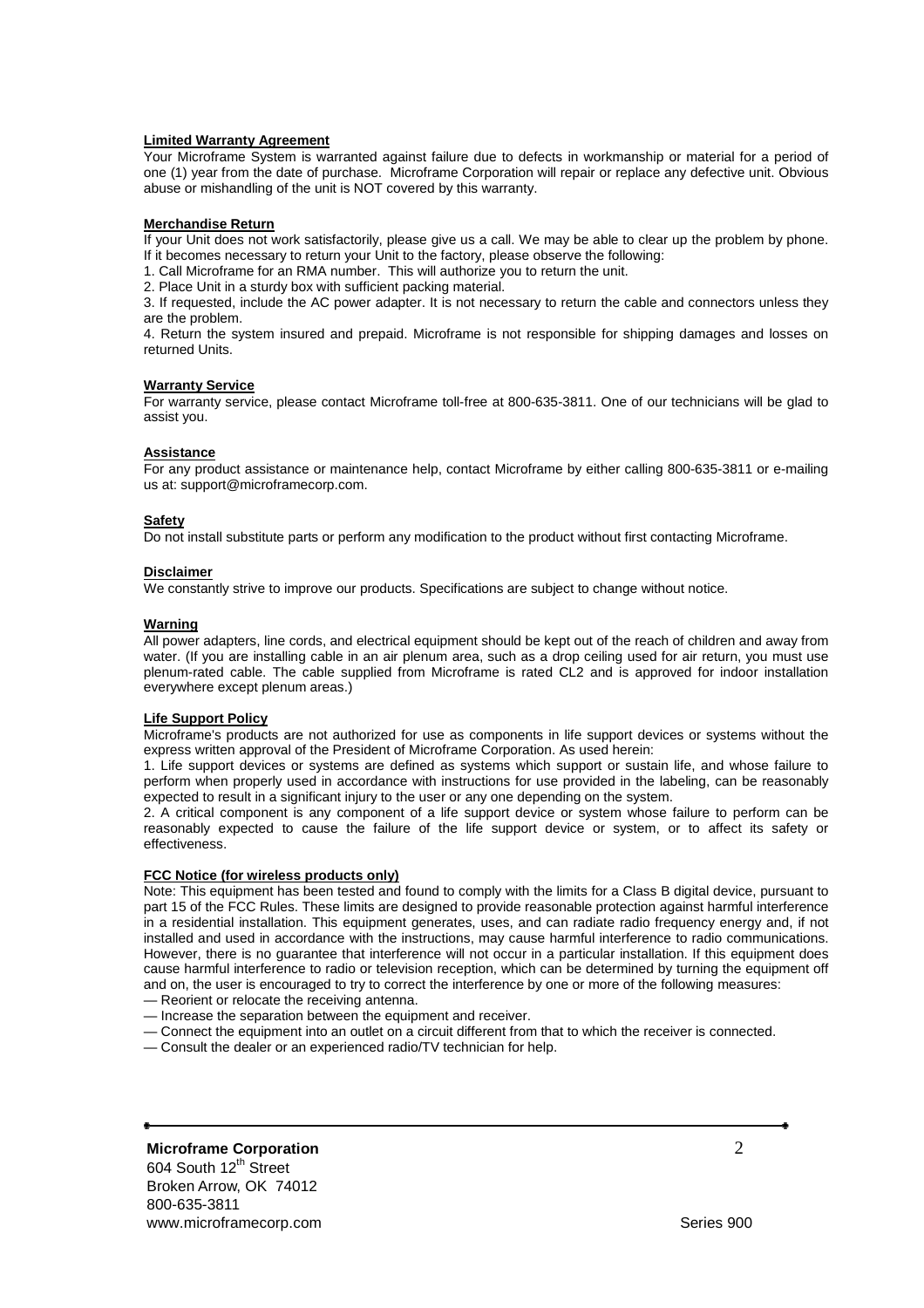### **Series 900 Installation and Specification Guide**

### **Table of Contents**

| Series 900 System Overview and Features      |    |
|----------------------------------------------|----|
| <b>System Installation Instructions</b>      | 5  |
| Maximum Cable/Wire Length Chart              | 6  |
| How to Connect Multiple Keypads to a Display |    |
| How to Connect a Display to a Keypad         |    |
| <b>Keypad Operation</b>                      |    |
| <b>Keypad Options</b>                        | 10 |
| Visual-Pager® Display Operation              | 11 |
| <b>Error Codes and Troubleshooting Chart</b> | 12 |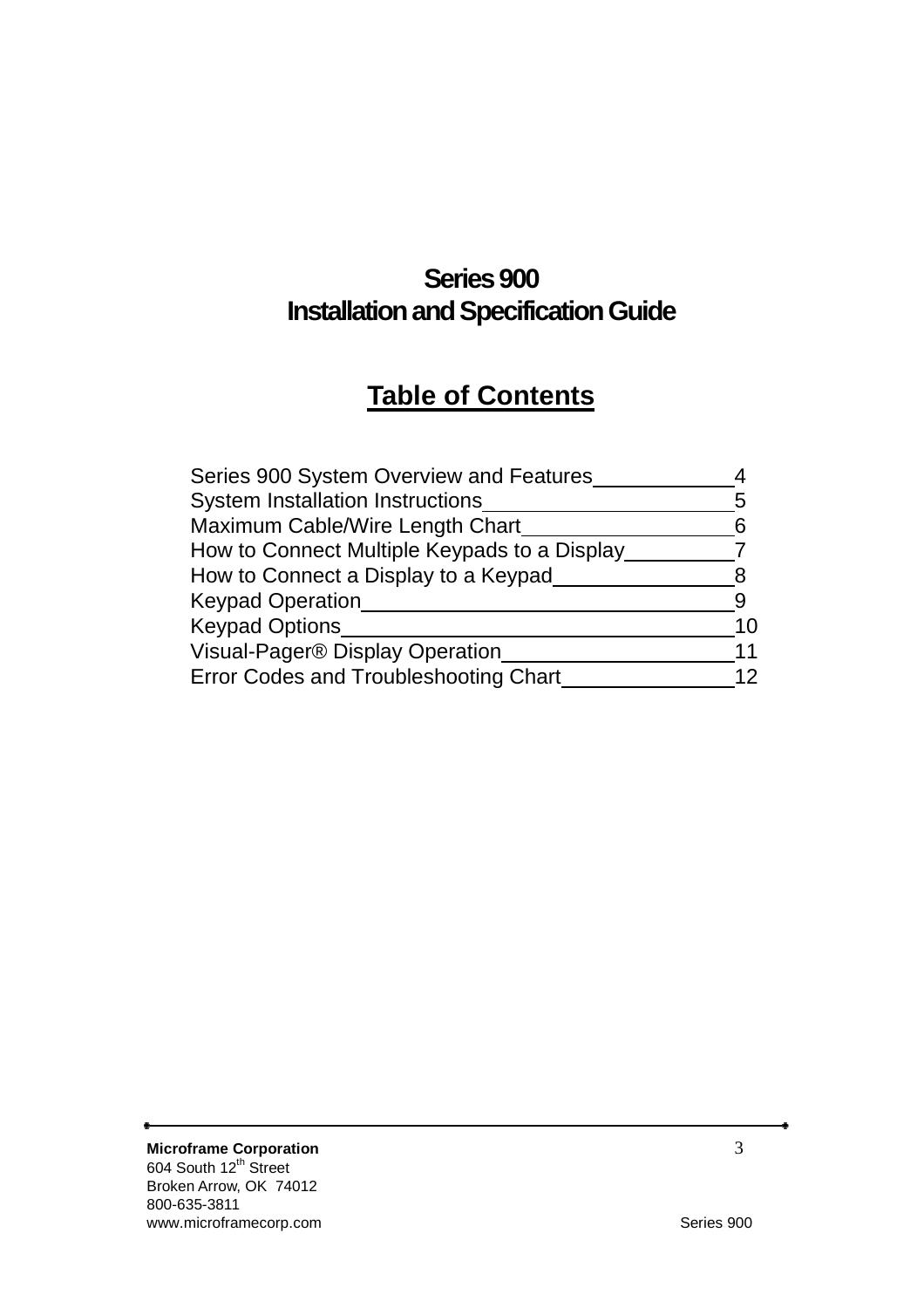### **System Overview**

The Series 900 Microframe Visual-Pager® system is the most economical solution to on-premise paging. Simply enter the number you wish to page into the Model 910 Keypad, and the number immediately appears on the displays. The keypad provides the power to the displays, which can be daisy-chained and wired together.

This system is completely expandable and accommodates multiple keypads and displays.

### **System Components, Features, and Quick Operation**

### **Model D0910 Keypad**

The Model 910 Keypad is designed to operate in four or sixdigit mode, supporting the full range of Series 900 Visual-Pager® displays. User options include Variable Rollover Time, Automatic Delete, and Manual Advance.

Once a number is entered into the Keypad, the number is sent immediately to the Visual-Pager® Display. The keypad will store up to 32 numbers and display them sequentially until the operator deletes them. In 4-digit mode the keypad will show numbers from 0 to 9999. This mode is compatible with Model 920, 930, and 940 displays. In 6-digit mode the keypad will show numbers from 0 to 999999. This mode is compatible with 960 Remote Displays.

# microframe

### **Model 910 Keypad**

## microframe

### **Visual-Pager® Display**

The Series 900 Visual-Pager® displays are operated by the Model 910 Keypad. The single-number 2-, 3-, 4-, and 6-digit displays receive power and signal from a single wire connected to the keypad and are turned on or off with the keypad power switch. Each display has 5.5-inch tall digits viewable from up to 125 feet and is encased in an extrudedaluminum case.

**Microframe Corporation** 4 604 South 12<sup>th</sup> Street Broken Arrow, OK 74012 800-635-3811 www.microframecorp.com example and the series 900 series 900

### **Visual-Pager® Display**

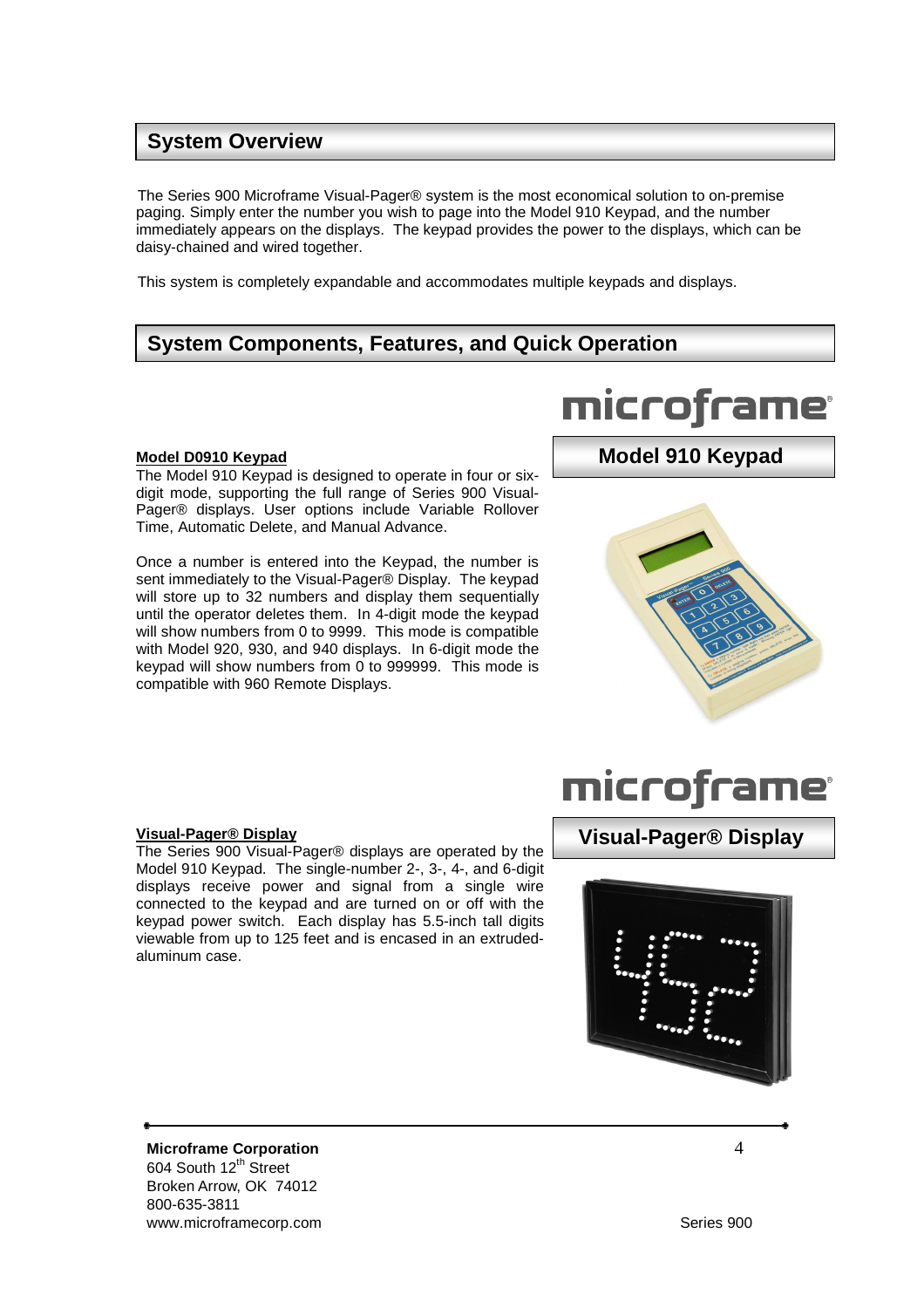### **Installation Instructions**

### **INTRODUCTION**

### **Save yourself some work - review these instructions before starting installation.**

This Keypad is configured to work with 2, 3, and 4-digit displays. For 6-digit displays change the option "Keypad Type" to six digit mode. See Option 2.7 in Section 3, "Keypad Options".

### **PRE-INSTALLATION**

We recommend testing the system before installation. Connect the keypads and displays together in one room. Once you are satisfied that the system is working, proceed with your cable runs and equipment mounting.

### **CABLE INSTALLATION**

A single cable carries both power and signal from the keypad to the displays. RCA cable may be used, but most installers find it easier to work with 2-conductor, 18AWG wire. Use 16AWG wire to improve the maximum distance. Unshielded cable is acceptable. CAT 5/6 cable is not recommended, as the small wires tend to break at the keypad. For aesthetic reasons, the installer may want to hide the cable to the displays. This can be accomplished by punching holes in the wall directly behind the displays. See "Remote Display Mounting Template". To support additional displays or longer cable runs than the Keypad can handle, use Booster Amp Model A0160.

### **KEYPAD INSTALLATION**

The Keypad is typically wall-mounted at eye level. However, it may also be placed on a desk. Multiple keypads may be used on the same system, and will automatically communicate with each other when wired together.

### **KEYPAD CONNECTION**

Unplug the keypad before continuing. Slide off the back cover of the keypad and connect the 2-conductor wire. Connect the black wire to "GND" and the red wire to "SIG." There are two terminals for both "GND" and "SIG," allowing for two sets of wires to be connected.

**CAUTION: be careful not to connect to the AUX or AC terminals. The AC terminals are used as an alternate connection point for power. This is only used with power adapters that have bare wires instead of a plug.** 

Once the wires are firmly connected, slide the protective cover back on and place the Keypad back into the holder.

### **DISPLAY INSTALLATION**

The display will have optimum visibility when mounted vertically within three to four feet of eye level. This will keep the display in the proper field of view for the observer. To hang a display on the wall, place an anchor screw into the wall, leaving the screw-head exposed. Line up the keyhole on the back of the display with the screw. Hang the display from the screw. The "Display Mounting Template" provides a guide to line up the mounting screw(s).

### **DISPLAY CONNECTION**

Wire is fed from the wall through the cutouts on the back of the display. Connect the black wire to "GND" and the red wire to "SIG." The additional terminals allow a parallel set of wires to carry power to the next display. Once the wires are firmly connected, hang the display back on the mounting screw(s).

### **TESTING THE SYSTEM**

Once the system is wired together, plug in the keypad and turn it on. If the keypad shows "SHORT", then there is a short in the wiring. Turn off the keypad and check the wiring. Otherwise, type "123", press "ENTER", and verify that "123" shows on all the displays. See the "Troubleshooting Chart" at the end of this manual for additional assistance.

**Microframe Corporation** 5 604 South 12<sup>th</sup> Street Broken Arrow, OK 74012 800-635-3811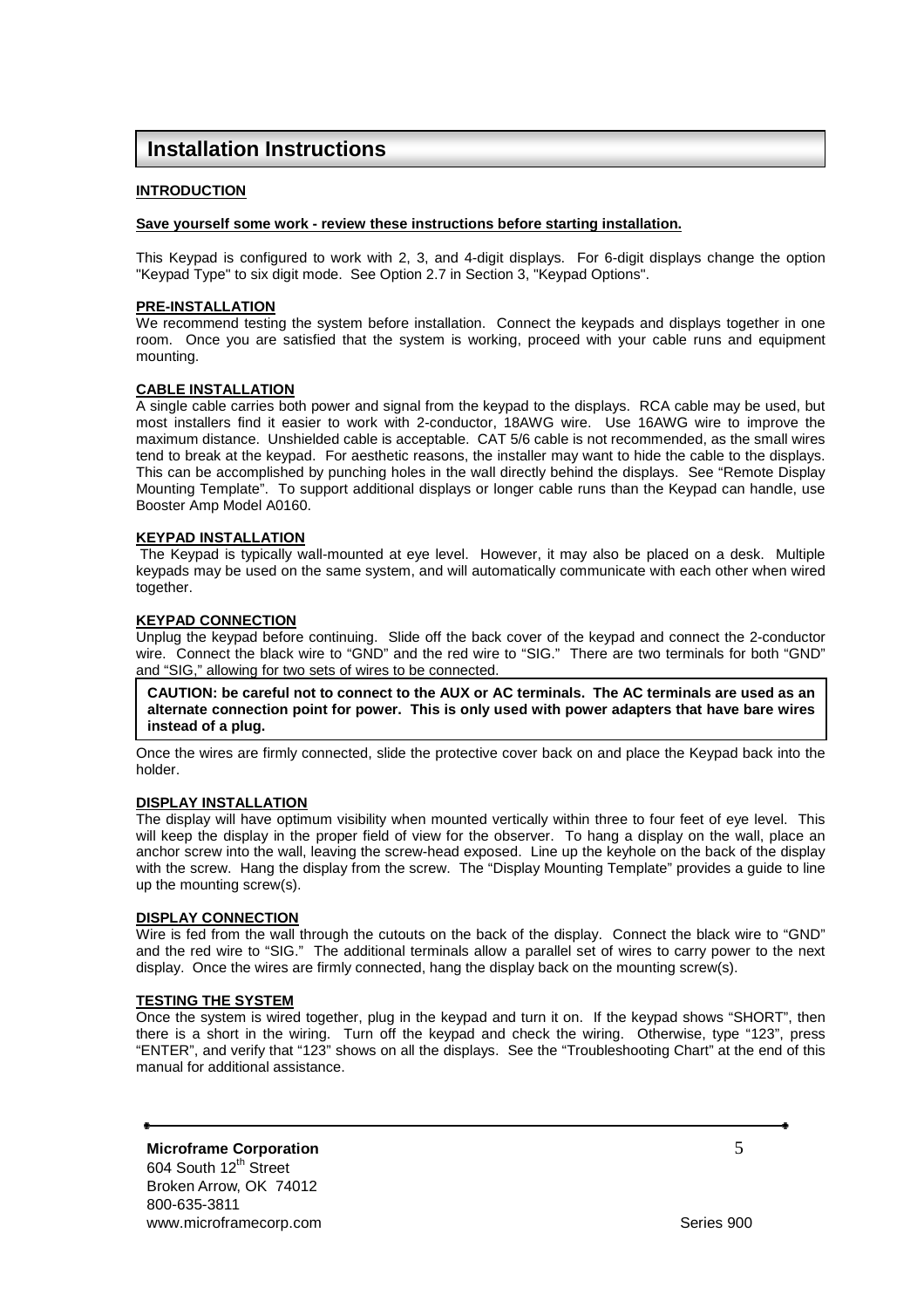### **Maximum Cable/Wire Length Chart**

The following chart shows the maximum number of displays that can be installed per cable/wire length indicated. The cable/wire length can be increased by simply putting fewer displays on EACH CABLE connected to the Model 910 Keypad. For example, when using 18 AWG wire, you can install a maximum of four Model 960 (6-digit) Visual-Pager® displays up to 700 feet from the keypad on a single cable. However, if a greater distance is required, simply use 16 AWG wire from the keypad. You can now install four Model 960 (6-digit) displays up to 1,200 feet from the keypad. The TOTAL CABLE LENGTH (sum of length of all cables in the system) should not exceed 10,000 feet.

|                        | <b>Maximum Cable/Wire Distance in Feet</b> |           |           |           |           |           |           |           |
|------------------------|--------------------------------------------|-----------|-----------|-----------|-----------|-----------|-----------|-----------|
| Number of<br>Model 920 |                                            | Model 930 |           | Model 940 |           | Model 960 |           |           |
| <b>Displays</b>        | 18<br>AWG                                  | 16<br>AWG | 18<br>AWG | 16<br>AWG | 18<br>AWG | 16<br>AWG | 18<br>AWG | 16<br>AWG |
| 1                      | 2000                                       | 2000      | 2000      | 2000      | 2000      | 2000      | 2000      | 2000      |
| 2                      | 2000                                       | 2000      | 2000      | 2000      | 1500      | 2000      | 800       | 1300      |
| 3                      | 2000                                       | 2000      | 1300      | 2000      | 800       | 1300      | 500       | 700       |
| 4                      | 1500                                       | 2000      | 900       | 1300      | 600       | 900       | 300       | 400       |
| 5                      | 1100                                       | 1500      | 600       | 900       | 400       | 600       | 100       | 200       |
| 6                      | 800                                        | 1300      | 400       | 700       | 300       | 400       |           | 100       |
| 7                      | 600                                        | 1100      | 300       | 500       | 200       | 300       |           |           |
| 8                      | 500                                        | 800       | 200       | 400       | 100       | 200       |           |           |
| 9                      | 400                                        | 700       | 200       | 300       |           | 100       |           |           |
| 10                     | 300                                        | 500       | 100       | 200       |           |           |           |           |
| 11                     | 300                                        | 400       | 100       | 100       |           |           |           |           |
| $12 \overline{ }$      | 200                                        | 400       | <b>NA</b> | 100       |           |           |           |           |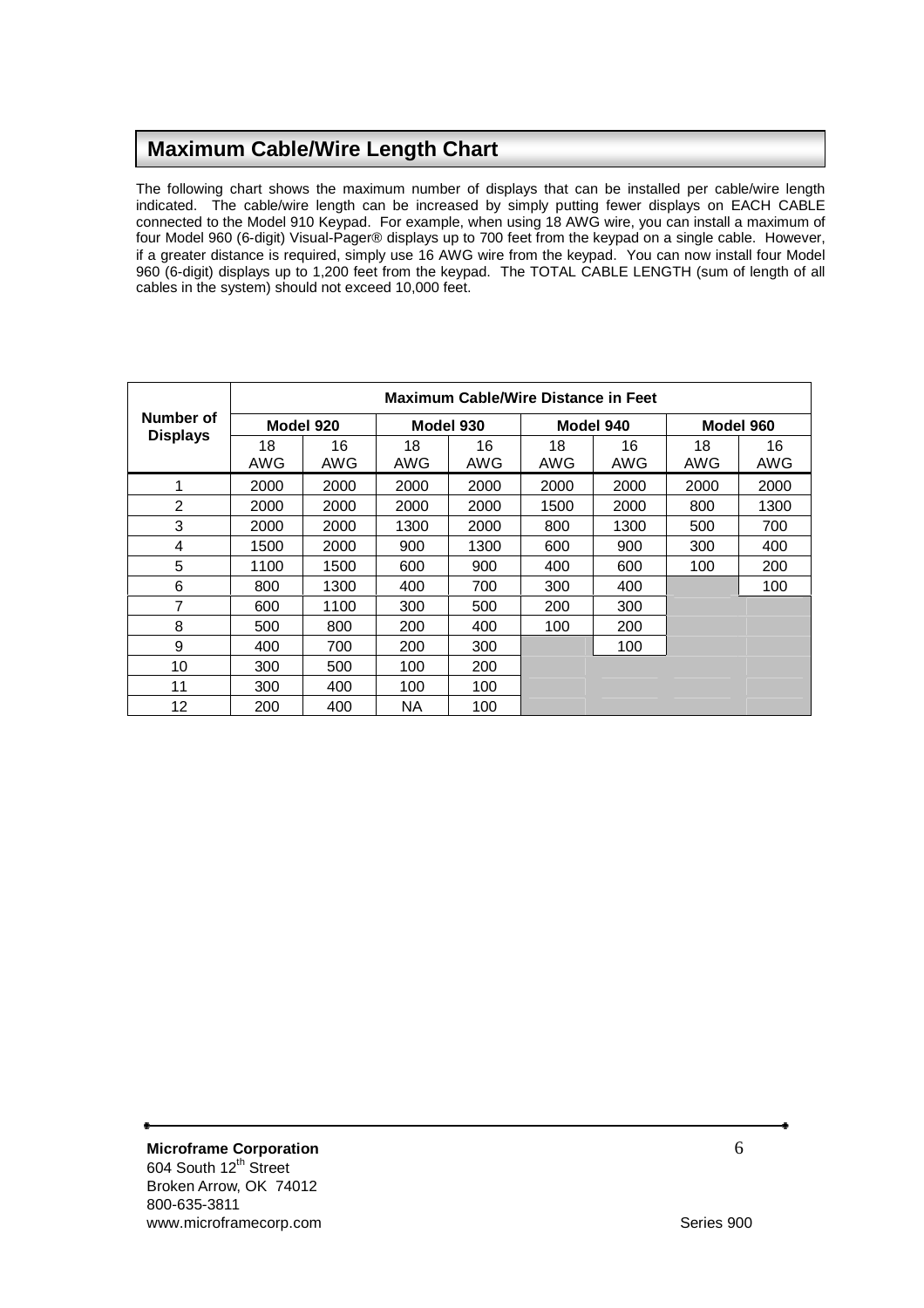### **Connecting Multiple Keypads to a Visual-Pager® Display**

Model 910 Keypads may be connected at any point along the signal cable. The Series 900 Visual-Pager® display will work as long as one of the keypads is turned on. Other keypads may be turned on at any time; however, they should not be turned OFF as long as numbers are being displayed. The system may be connected in many other configurations provided they are all wired together and the SIGNAL/ GROUND polarity is maintained (see Visual-Pager® Connection Diagrams.)



**Microframe Corporation 7** 604 South 12<sup>th</sup> Street Broken Arrow, OK 74012 800-635-3811 www.microframecorp.com Series 900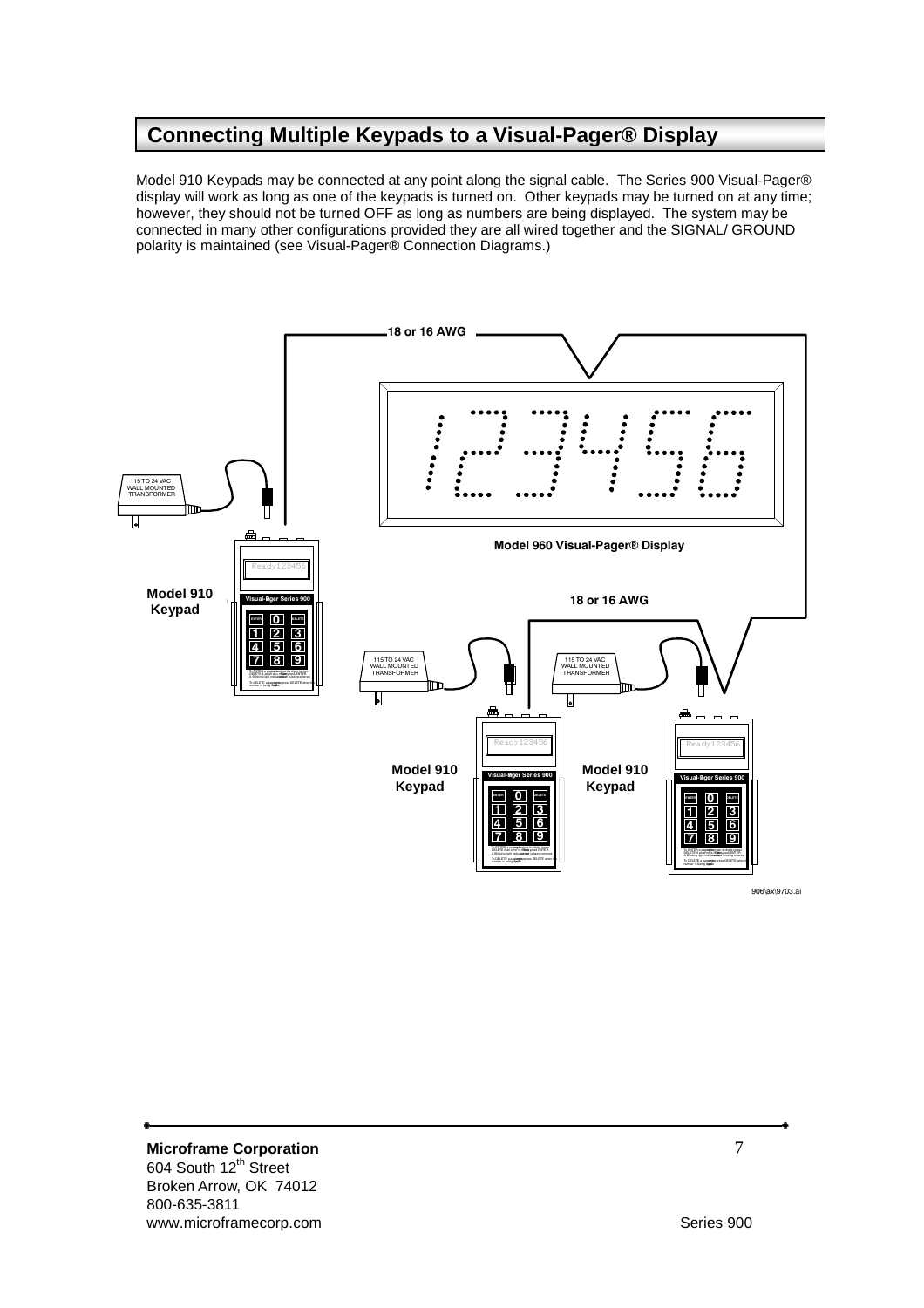### **Connecting a Visual-Pager® Display to a Keypad**



**Microframe Corporation 8** 604 South 12<sup>th</sup> Street Broken Arrow, OK 74012 800-635-3811 www.microframecorp.com Series 900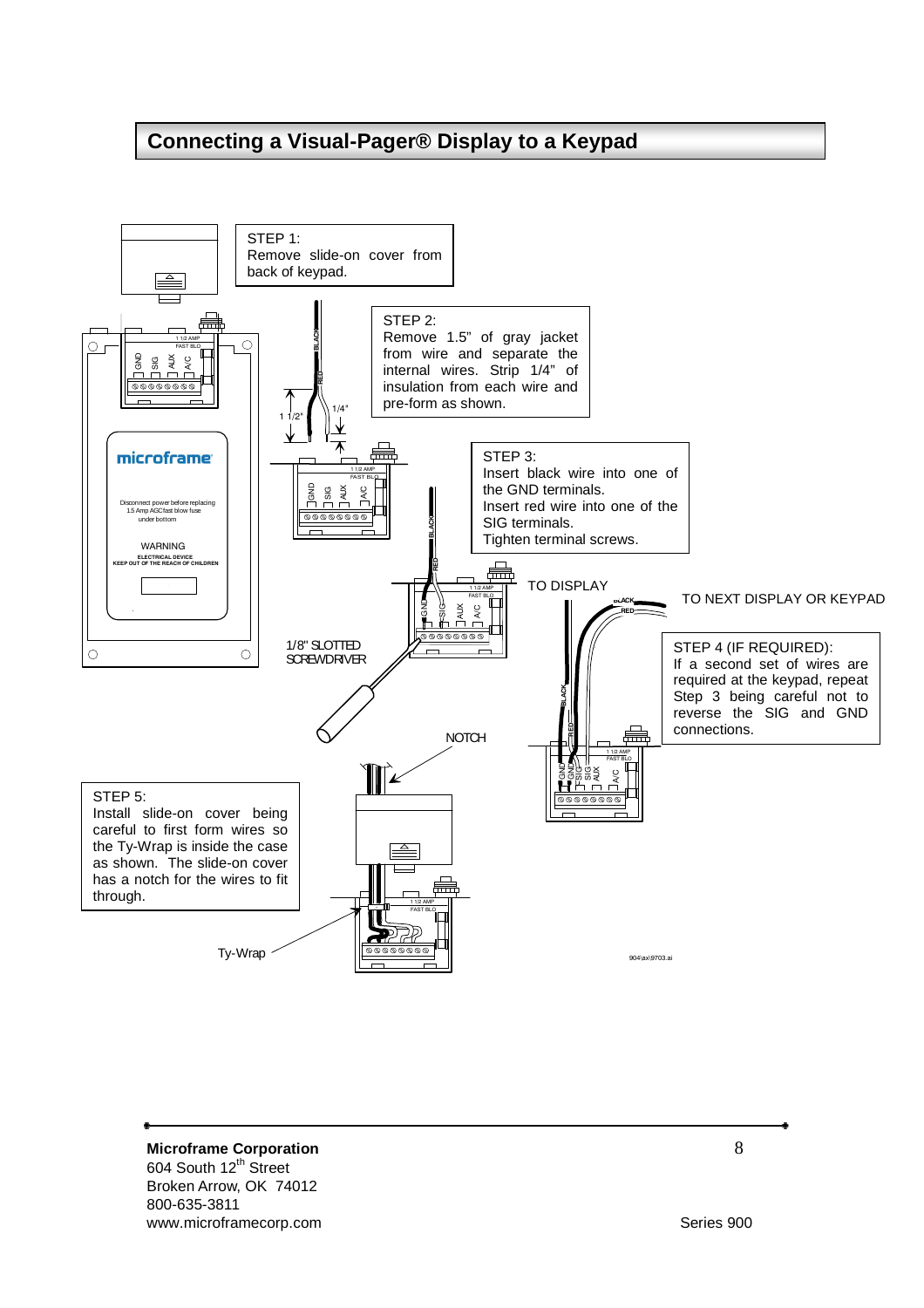### **Keypad Operation**

### **KEYPAD LCD DISPLAY**

The Model 910 keypad has its own built-in, easy-to-read display so that you can see what numbers are being entered, as well as what numbers are currently being shown on the Visual-Pager® display.



The status of the keypad is shown in the upper left corner of the keypad display. Here are the different statuses you will see:

"Ready" – Normal Operation

"Enter" – Adding a Number

"Delete" – Removing a Number

"FULL" – The number list is full

The numbers just below the status designation show what numbers you are currently entering. In this case, the number "78901" is being entered.

The numbers in the upper right corner show what numbers are currently being shown on the Visual-Pager® display. In this case, the number "123456" is being shown.

### **ENTER MODE**

When a number button is pressed, the keypad will go into Enter Mode. The "ENTER" light will flash, and the keypad display will show "Enter" in the top left corner. The number currently on the Visual-Pager® display will continue to show in the upper right corner of the keypad display while the number you are entering will show in the lower left-hand corner of the keypad display. Continue to type number buttons until the complete number to be paged is shown. Then press [ENTER] to display the paging number on the Visual-Pager® display. When [ENTER] is pressed, the new number will be placed in sequence with any other numbers displayed on the Visual-Pager display. If you make an error while typing a number, press [DELETE.] If you attempt to enter over thirty-two numbers into the system, the Master Keypad "Ready" message will change to "Full" until a number is deleted.

#### **DELETE MODE**

To delete a number, press [DELETE] twice when that number appears on the keypad display. The next available number will be displayed immediately. You may also delete a number by pressing [DELETE], typing the number, and pressing [DELETE] again. If you make an error while deleting a number, press [ENTER].

### **MULTIPLE OUTPUTS**

The keypad will power multiple Visual-Pager® displays. Please see the Maximum Cable/Wire Length Table.

#### **MULTIPLE INPUTS**

You may cascade up to thirty-two numbers on the same common cable connected to the "Signal Out" output from each keypad. Numbers entered from each keypad will automatically be combined and displayed in sequence with all the numbers entered from all keypads. Each keypad will display all numbers entered from it as well as all numbers entered from all other keypads- at the same time they are displayed on the Visual-Pager® display(s). Note: Keypads must be programmed as the same keypad type to work together.

#### **POWER CONNECTION**

Connect the wall mount transformer to an AC outlet, and then connect the power plug to the connector on the top of the keypad marked "18-24 VAC." It is recommended that you turn the power off using the "ON/OFF" switch on the keypad when not in use. This will greatly prolong the life of the system.

#### **FUSE**

The keypad contains a fuse inside the case under the small slide-on cover. To prevent permanent damage, replace with the correct fuse. For standard keypads use a 1.6A (5mmx20mm) fast acting fuse. For keypads with a 2.5A adapter, use a 2.5A (5mmx20mm) fast acting fuse.

### **SAFETY NOTE: When replacing the fuse, be sure to disconnect power from the AC wall outlet.**

#### **OPTION CONNECTIONS**

The keypad has two optional connections on the 8-pin terminal block located under the small removable cover:

- 1. AUX—Auxiliary connection for use with the extra cost Remote Delete Option.
- 2. A/C—Remote 24 VAC Input used when a adapter other than the wall mounted one supplied with the system is required, such as an attic-mounted adapter installation.

Note: Each keypad must operate off its own power adapter. Keypads cannot share power adapters.

### **Microframe Corporation** 9

604 South 12<sup>th</sup> Street Broken Arrow, OK 74012 800-635-3811 www.microframecorp.com example and the series 900 series 900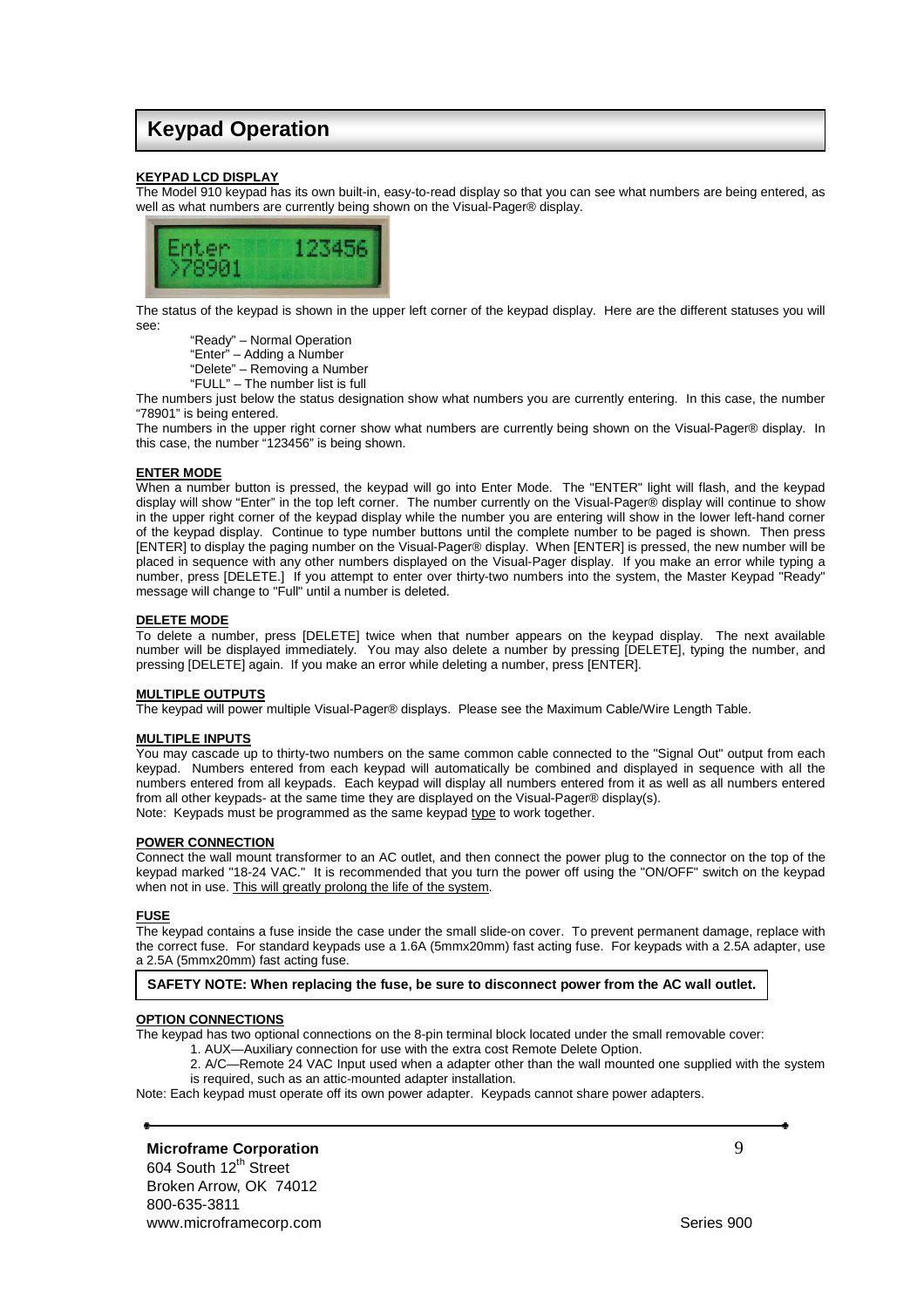### **Keypad Options**

#### **ENTERING OPTIONS MODE**

To enter the Options Mode, do the following:

- 1) Turn on Keypad.
- 2) During the startup screen, press '0'.
- 3) "System Options" will display, signifying you are in options mode.

| <b>OPTIONS TABLE SUMMARY</b> |     |                         |     |
|------------------------------|-----|-------------------------|-----|
| <b>General Options</b>       |     | <b>Advanced Options</b> |     |
| Rollover                     | #11 | MastSlave               | #21 |
| AutoDel                      | #12 | EntryAuto#22            |     |
| KeyBeep #13                  |     | Sort List<br>#23        |     |
| Chime                        | #14 | <b>Duplicates</b>       | #24 |
| <b>Fact Reset</b>            | #19 | DeleteKey               | #25 |
|                              |     | Address                 | #26 |
|                              |     | <b>Keypad Type</b>      | #27 |

### **NAVIGATION**

Type the two-digit number for the option you wish to set. The current value is shown. Type a new number to change the value. Press [ENTER] to save or [DELETE] to cancel.



#### **OPTIONS DEFINITIONS**

- #11 Rollover
	- 0-9 Seconds; Default 3

Rollover is the length of time a number is shown on the Visual-Pager® display before advancing to the next number in the list. A value of 0 means each number will be displayed until it is deleted.

#12 AutoDel

#### 0-21 Minutes; Default 0

Autodelete is the time the keypad will hold a number before automatically deleting it. A value of 0 means autodelete is disabled.

#13 KeyBeep

0-1 Off/On; Default 1

The audible feedback sound can be enabled or disabled.

#14 Chime

#### 0.0-9.9 Seconds; Default 0.3

Sets the Visual-Pager® display chime duration. Not all displays follow this option.

- #19 Factory Reset
- 0-1 No/Yes;
	- Resets all options to factory defaults.
- #21 MastSlave
	- 0-2 Auto/Master/Slave; Default 0
	- This controls the master/slave arbitration on a system. There should only be one master on a system.
		- $\underline{\text{Auto}}$  Allows the keypads to negotiate which one is the master.
		- Master The Keypad will always be a master.
		- Slave The Keypad will always be a slave.

### #22 Entry, Auto

0-4 None/Enter/Delete/Y/N; Default 3

This option determines number entry behavior. This can be used to set up dedicated quick-entry keypads for enter and delete.

None – No response to numbers typed unless user first presses [ENTER] or [DELETE].

Enter,N – When user types a number, keypad assumes Enter Mode. When user has typed all 6 digits, waits for [ENTER] to be pushed before adding number.

Delete, N - When user types a number, keypad assumes Delete Mode. When user has typed all 6 digits, waits for [DELETE] key to be pushed before deleting number.

Enter,Y – When user types a number, keypad assumes Enter Mode. When user has typed all 6 digits, automatically adds number.

Delete,Y – When user types a number, keypad assumes Delete Mode. When user has typed all 6 digits, automatically deletes number.

### **Microframe Corporation** 10

604 South 12<sup>th</sup> Street Broken Arrow, OK 74012 800-635-3811 www.microframecorp.com Series 900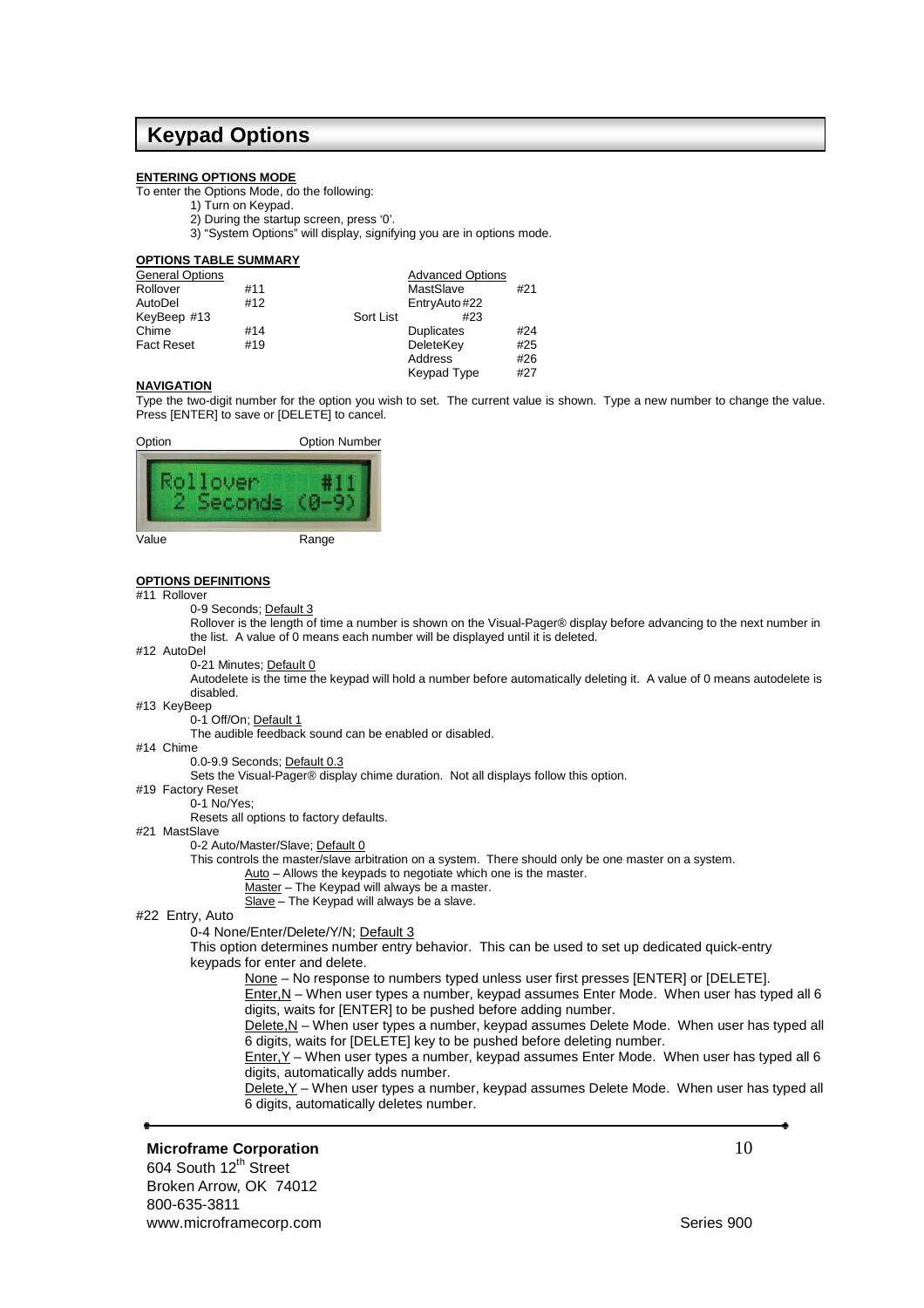### **Keypad Options Options Definitions continued…**

#### #23 Sort List

0-1 Off/On; Default 1

Determines if the number list is displayed in the order entered or sorted by increasing number order.

#24 Duplicates

0-1 Disabled/Allowed; Default 0

Typically duplicate numbers are ignored. This option allows duplicate numbers to be added.

#25 DeleteKey

0-2 Normal/QuickDel/1KeyDel; Default 1

This option adds functionality to the delete key.

Normal – Pressing [DELETE] brings up the delete prompt.

QuickDel – Pressing [DELETE] pre-populates the delete prompt with the current number being shown. Pressing [DELETE] again deletes the number. To delete a different number, type the number (it will replace the pre-populated number) and press [DELETE].

1KeyDel – Pressing [DELETE] deletes the number currently being shown. To delete a different number, enter the desired number, and then press [DELETE].

#26 Address

0-99; Default factory programmed

Keypad address used for keypad to keypad communications. Each keypad should have a unique address.

#27 Keypad Type

0-1 "4-Digit"/"6-Digit"; Default 0

 $0$  4-Digit – Keypad accepts up to 4-digit numbers. Compatible with Model 920, 930, and 940 displays.

1 6-Digit – Keypad accepts up to 6-digit numbers. Compatible with Model 960 Displays.

### **HYMNBOARD MODE**

If the user would like to use the keypad to show hymn numbers in a song service, the following steps should be taken:

1) Program the Rollover Time (1.1) to 0.

2) Program the Sort Option (2.3) to 0.

3) Program the DeleteKey Option to 2.

After these options have been programmed, enter the hymn numbers in the order in which they will be displayed. At the end of each hymn, press [DELETE]. The next hymn number will be displayed.

### **Visual-Pager® Display Operation**

#### **POWER**

Visual-Pager® displays are powered by the keypad. Thus, when the keypad is turned off, the displays are also powered off.

#### **MAXIMUM NUMBER OF DISPLAYS**

See Maximum Cable/Wire Length Chart to determine how many displays the keypad can support, or call Microframe technical support for assistance.

The Model 160 Booster Amp may be added to power additional displays.

#### **SYSTEM SIGNAL CONNECTION**

Refer to Connection Diagrams for details.

For 16 or 18 AWG paired wire installations, use the two-conductor terminal block located on the back of the display. Be careful to observe SIGNAL and GROUND polarity. There is a second set of connectors to use if running another wire to the next display.

If you are using RCA connectors, then connect the coaxial cable to either "Signal" connector on the remote display. To add a second display, connect one end of the signal cable to the other RCA phono connector on the first display and the other end to either connector on the next display.

**Microframe Corporation** 11 604 South 12<sup>th</sup> Street Broken Arrow, OK 74012 800-635-3811 www.microframecorp.com Series 900